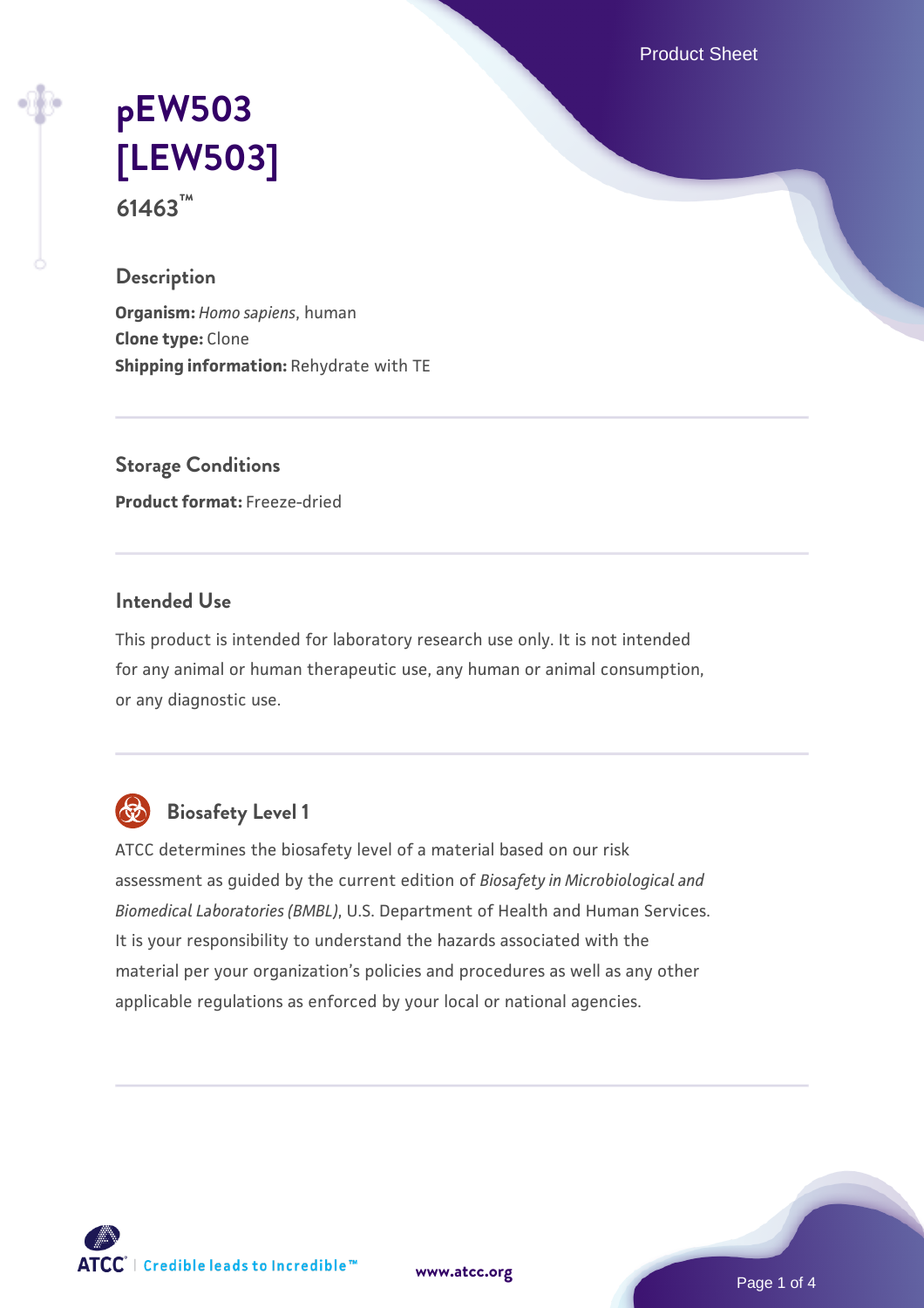#### **[pEW503 \[LEW503\]](https://www.atcc.org/products/61463)** Product Sheet **61463**

# **Certificate of Analysis**

For batch-specific test results, refer to the applicable certificate of analysis that can be found at www.atcc.org.

## **Insert Information**

**Insert size (kb):** 1.8999999999999999 **Type of DNA:** genomic **Gene product:** DNA Segment, single copy [D17S67] **Alleles:** A1, A2

## **Vector Information**

**Construct size (kb):** 4.599999904632568

# **Material Citation**

If use of this material results in a scientific publication, please cite the material in the following manner: pEW503 [LEW503] (ATCC 61463)

# **References**

References and other information relating to this material are available at www.atcc.org.

## **Warranty**

The product is provided 'AS IS' and the viability of ATCC® products is warranted for 30 days from the date of shipment, provided that the customer has stored and handled the product according to the information



**[www.atcc.org](http://www.atcc.org)**

Page 2 of 4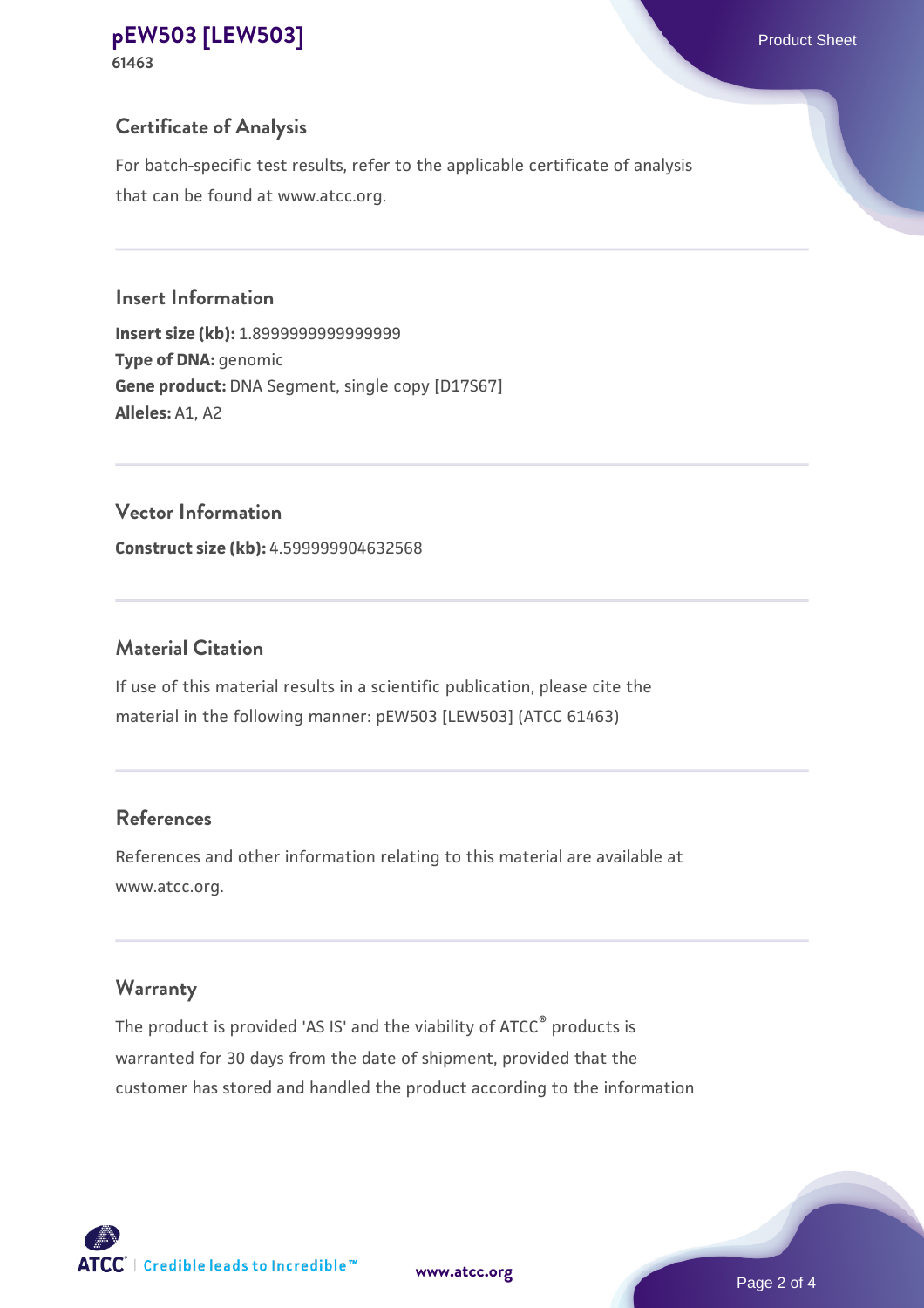included on the product information sheet, website, and Certificate of Analysis. For living cultures, ATCC lists the media formulation and reagents that have been found to be effective for the product. While other unspecified media and reagents may also produce satisfactory results, a change in the ATCC and/or depositor-recommended protocols may affect the recovery, growth, and/or function of the product. If an alternative medium formulation or reagent is used, the ATCC warranty for viability is no longer valid. Except as expressly set forth herein, no other warranties of any kind are provided, express or implied, including, but not limited to, any implied warranties of merchantability, fitness for a particular purpose, manufacture according to cGMP standards, typicality, safety, accuracy, and/or noninfringement.

#### **Disclaimers**

This product is intended for laboratory research use only. It is not intended for any animal or human therapeutic use, any human or animal consumption, or any diagnostic use. Any proposed commercial use is prohibited without a license from ATCC.

While ATCC uses reasonable efforts to include accurate and up-to-date information on this product sheet, ATCC makes no warranties or representations as to its accuracy. Citations from scientific literature and patents are provided for informational purposes only. ATCC does not warrant that such information has been confirmed to be accurate or complete and the customer bears the sole responsibility of confirming the accuracy and completeness of any such information.

This product is sent on the condition that the customer is responsible for and assumes all risk and responsibility in connection with the receipt, handling, storage, disposal, and use of the ATCC product including without limitation taking all appropriate safety and handling precautions to minimize health or environmental risk. As a condition of receiving the material, the customer agrees that any activity undertaken with the ATCC product and any progeny or modifications will be conducted in compliance with all applicable laws,



**[www.atcc.org](http://www.atcc.org)**

Page 3 of 4